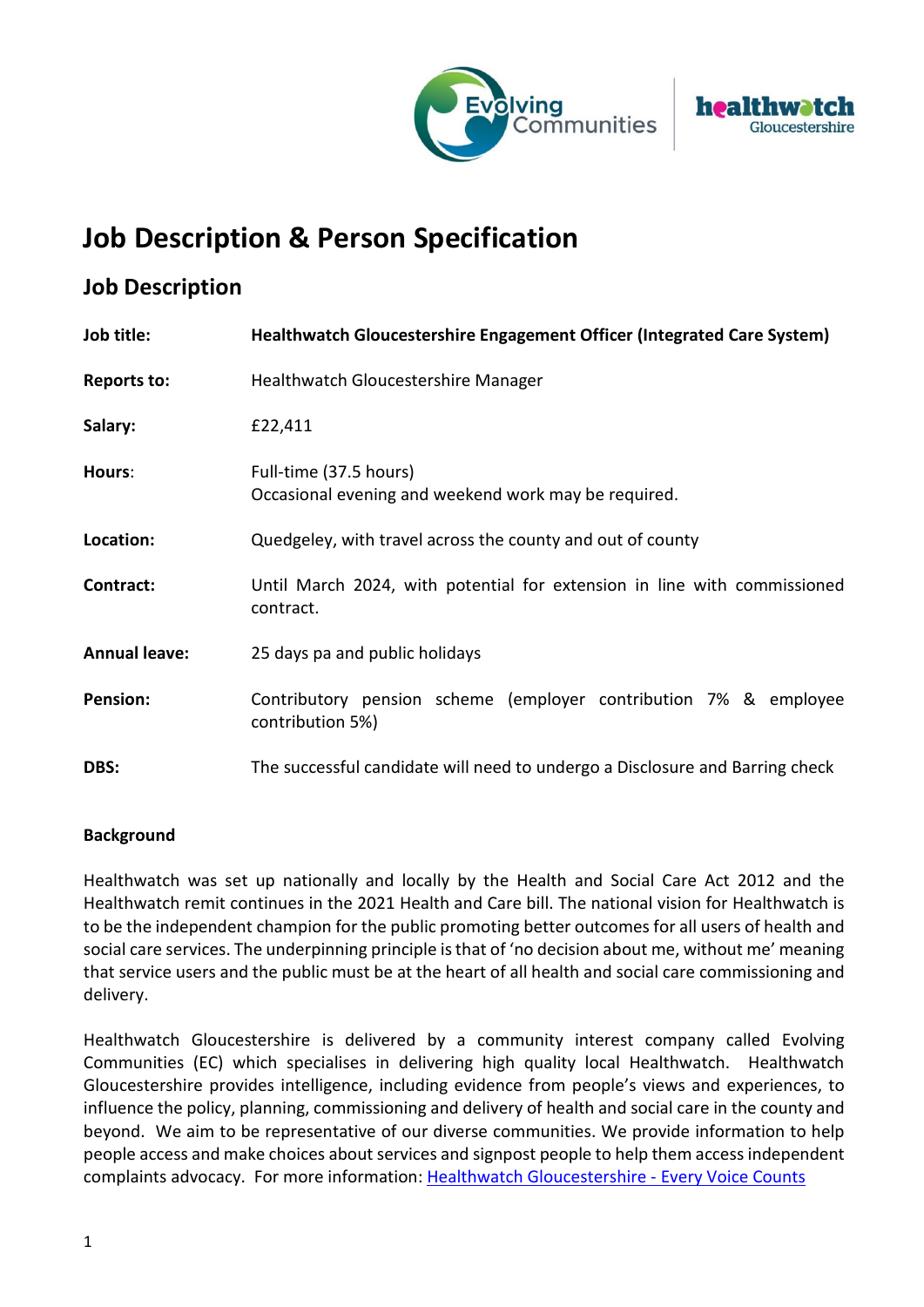The One Gloucestershire Integrated Care System (ICS) is the partnership between the NHS organisations and care organisations that help keep people healthy, support active communities and ensure high quality, joined up care when needed.

Healthwatch England supports local Healthwatch organisations and provides guidance and support around website development and branding. [Healthwatch | Your spotlight on health and social care](https://www.healthwatch.co.uk/)  [services](https://www.healthwatch.co.uk/)

## **Job Purpose**

To help place the public, patient and service user voice at the heart of Gloucestershire's Integrated Care System. To seek the views and experiences of the public, patients and community groups. To engage with local people in health and care settings, through voluntary sector partners and in local communities. The post will play a key independent role in supporting the Integrated Care System's Working with People and Communities Strategy.

### **Job Summary**

You will be required to:

- Deliver a range of engagement activities and talking with people about their experiences.
- Use a variety of methods in monitoring and evaluating people's experiences.
- Draft reports, with the support of colleagues, that ICS partners can use to improve public, patient and service user experience.
- Develop good relationships with key groups and communities across the county.
- Maintain the independence of Healthwatch Gloucestershire in being an authentic voice of the public, patients and service users in dealings with all partners.
- Work with Healthwatch Gloucestershire team members to deliver the best outcomes.
- Work with the Volunteering Officer to engage volunteers in supporting the work.
- Work with the EC Communication team to design materials logos, leaflets and images to promote the work.
- Provide regular updates and progress reports to the Healthwatch Gloucestershire Manager.

#### **Team working and line management**

#### You will

- Work within a small team and be willing to be flexible and adaptable in order to deliver.
- Be required to work occasional evenings and weekends (with time off in lieu).
- Be line managed by the Healthwatch Gloucestershire Manager.
- Participate in the Healthwatch Gloucestershire team meetings and contribute to any organisation-wide activity as required by the Chief Executive.

#### **General responsibilities for all staff**

- Uphold the values of Healthwatch Gloucestershire.
- Promote and raise awareness of Healthwatch Gloucestershire.
- Work closely with all other members of staff to share good practice and learning.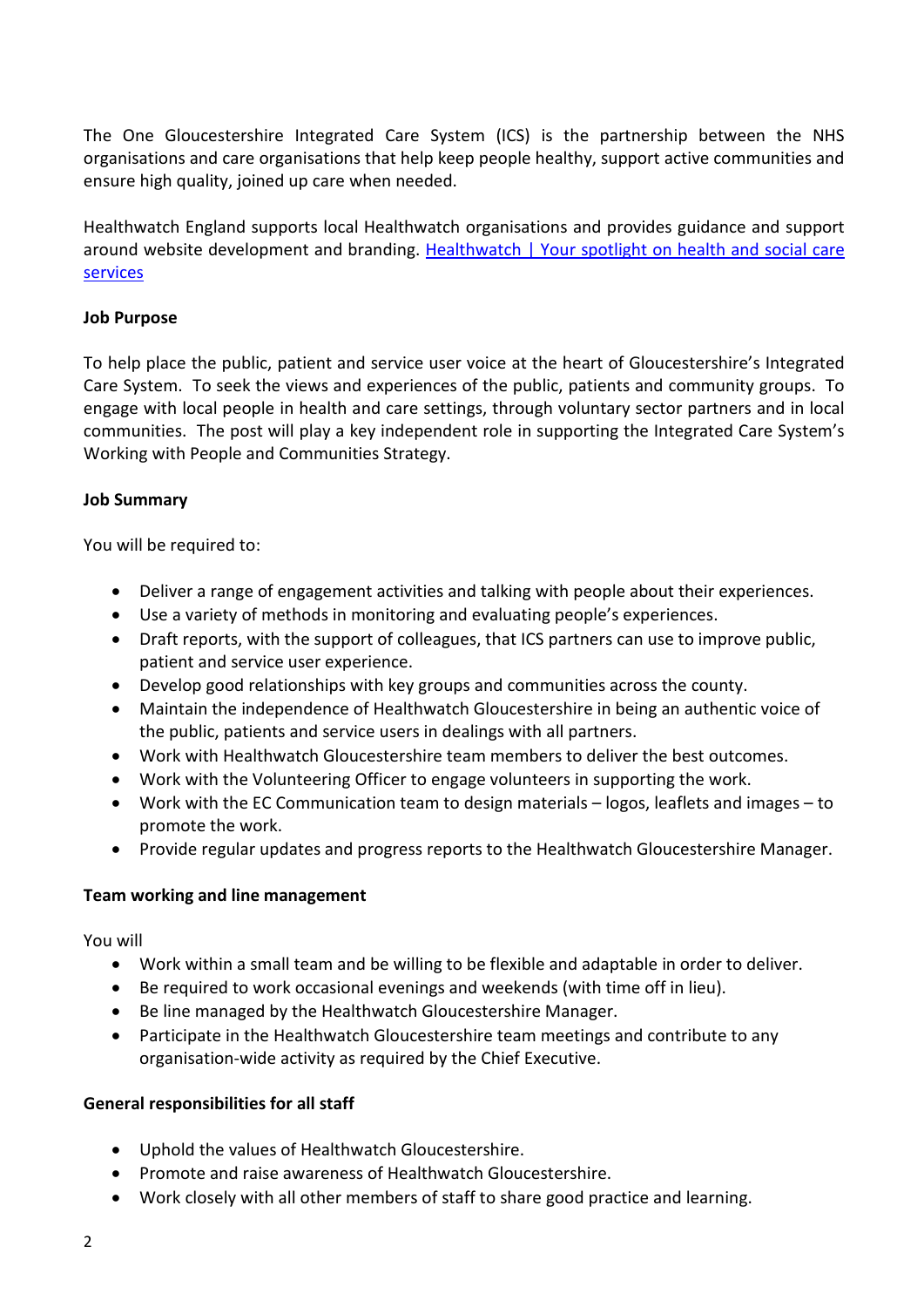- Keep up to date with health and social care policy developments.
- Provide monitoring information as required by commissioners, ICS partners, Healthwatch England or other relevant bodies, in an accurate and timely manner.
- Work collaboratively with other local Healthwatch organisations where appropriate.
- Undertake any reasonable tasks, responsibilities and activities as requested in order to ensure the smooth running of the organisation.
- Maintain personal and professional competency and appropriate development.
- Act at all times within the rules, policies and procedures of Evolving Communities.
- Ensure that all activities are carried out with due regard to the diversity within the county of Gloucestershire and within an Equal Opportunities Framework.

| <b>Criteria</b>   | <b>Essential</b>                                                                                                                                                                                                                                                                                                     | <b>Desirable</b>                                                                                                                                                                                                                                                |
|-------------------|----------------------------------------------------------------------------------------------------------------------------------------------------------------------------------------------------------------------------------------------------------------------------------------------------------------------|-----------------------------------------------------------------------------------------------------------------------------------------------------------------------------------------------------------------------------------------------------------------|
| <b>Education</b>  | Good standard of general education<br>$\bullet$                                                                                                                                                                                                                                                                      |                                                                                                                                                                                                                                                                 |
| <b>Experience</b> | Experience of engagement with<br>$\bullet$<br>individuals and / or groups<br>Experience of organising and supporting<br>$\bullet$<br>events<br>Experience and evidence of building<br>effective relationships<br>Experience of providing a customer-<br>focussed service                                             | Experience of project work<br>Experience of speaking in<br>group settings<br><b>Experience of facilitating focus</b><br>/ discussion groups<br>• Experience of analysing data<br>and feedback to produce<br>reports<br>Experience of working with<br>volunteers |
| Knowledge         | Knowledge of different engagement<br>methods and techniques<br>General awareness of the work of the<br>Healthwatch service<br>• An understanding of diversity and<br>equality issues<br>Understanding of safeguarding, health<br>$\bullet$<br>and safety, and data protection practices<br>including confidentiality | Knowledge of health and<br>social care issues both locally<br>and nationally<br>Knowledge of local health and<br>social care organisations                                                                                                                      |
| <b>Skills</b>     | <b>Computer literacy (including Microsoft</b><br>Office)<br>Organisational skills<br>Excellent interpersonal skills and ability<br>to relate well to people from diverse<br>backgrounds<br>Good communication skills, written and<br>verbal                                                                          |                                                                                                                                                                                                                                                                 |

# **Person Specification**